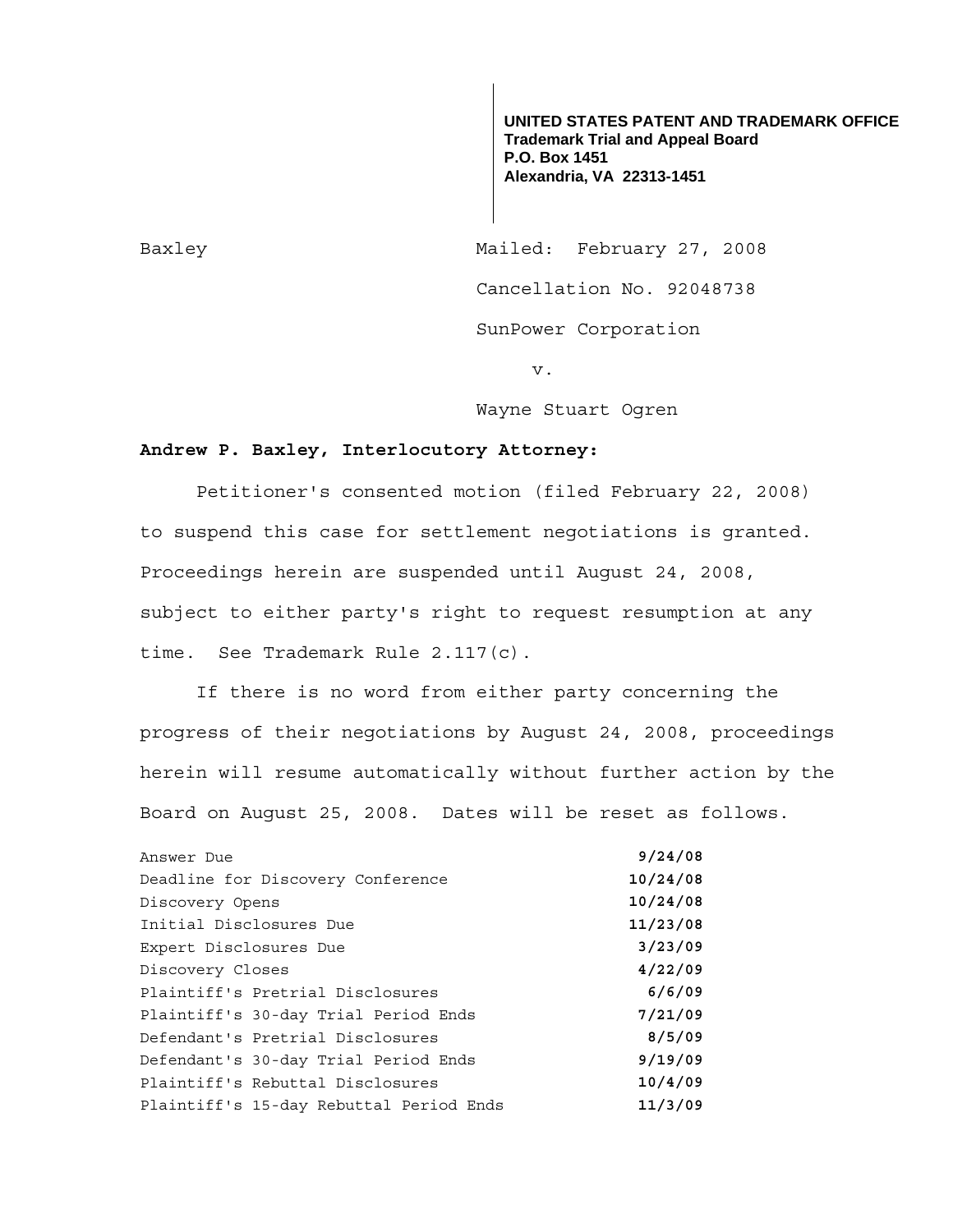## **Cancellation No. 92048738**

 In each instance, a copy of the transcript of testimony together with copies of documentary exhibits, must be served on the adverse party within thirty days after completion of the taking of testimony. Trademark Rule 2.l25.

 Briefs shall be filed in accordance with Trademark Rule 2.128(a) and (b). An oral hearing will be set only upon request filed as provided by Trademark Rule 2.l29.

 If, during the suspension period, either of the parties or their attorneys should have a change of address, the Board should be so informed.

2